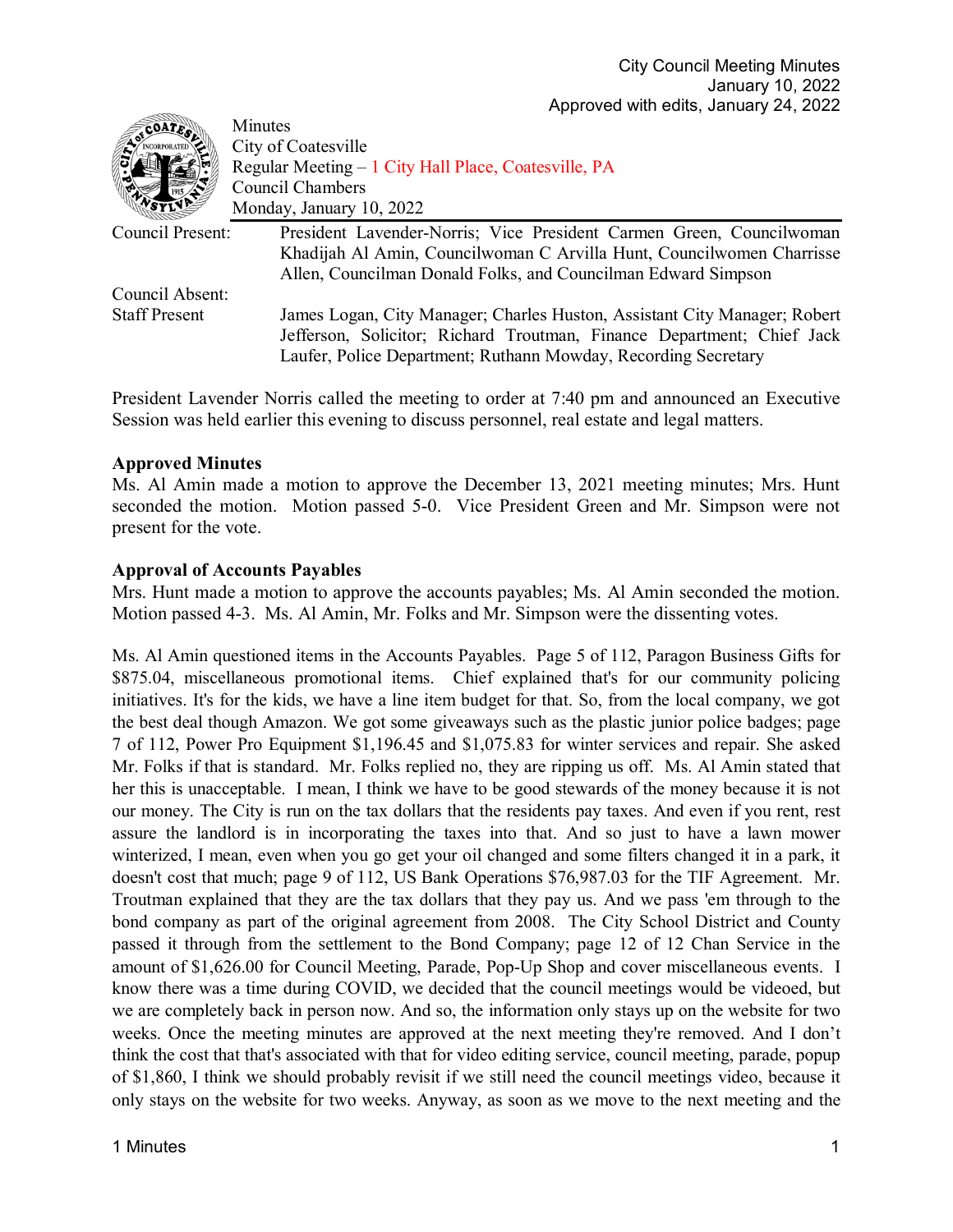minutes are approved, that meeting is then removed from the website. I just think we could utilize that money elsewhere, better. I'm just saying, I think it's something that council should take a look at. I think, you know, wherever we can save some money, we save some money and, you know, if we go back to hybrid, then that's something different. Page 13 of 112 reimbursement of Covid Testing. So, most of our employees, all of our employees are entitled to medical insurance. If they haven't worked long enough to get it or they opt not to have it, I understand that, but I'm not understanding why the city has to reimburse a staff member for COVID testing. If you don't have insurance or you opt not for insurance, then you know, you're responsible and the County has places where you can get pre COVID testing. That's almost like, you know, let's say I come in contact with somebody that has Covid before I come to a council meeting, I wouldn't expect the, the taxpayers to pay for my COVID test. I personally, I'm just one person. I disagree with that because we do offer insurance to all of our employees. And so, if you opt out to take it or they haven't been here long enough, I, I don't know how we're responsible for their medical; Page 17 of 112 reimbursement for uniform items purchased for a public's work employee \$300. Now I know that that just rolled over because we're in January. So, I thought that their uniforms and stuff were payed out at the beginning of the year. I remember we had discussion on that last year. Mr. Troutman explained that as a point of clarification, this is one of our AFSCME employees. Employees who by contract are entitled to the \$300. He waited until the end of the year to submit his receipts. So, it was December submittals for the year. Ms. Al Amin asked if they provided receipts. Mr. Troutman replied yes; page 23 of 112, Codes Data migration in the amount of \$9,447.75. So, I know, several months ago. And I think it was supposed to take place in September or October. We were going to change from one system to another correct? Mr. Troutman replied yes, we are in the process of that and then there was an additional \$1,140.00 for merchant connector configurations as a part of that transfer; Ms. Al Amin stated I've asked this before, so we had an officer that retired from here, and we were paying as part of his retirement medical benefit \$200 a month. When that gentleman found other employment in a neighboring police force and then was receiving benefits, we stopped paying that \$200 a month. We are still paying medical benefits for a retired officer that is now employed full time at the Sheriff's department and has medical benefits. So, if we can look into that, please cause last time that occurred, once we confirm that the individual had medical coverage in another department, we stopped paying that \$200; page 32 of 112 Aflac, it does not have an invoice number for staff members that opt to have the Aflac via supplemental insurance. Do they pay for that or do we pay for that? Mr. Troutman explained the individuals pay for that. The City issues a check because it is withheld from their pay paychecks and then we accumulate it and pay it all. We remit it on their behalf. Ms. Al Amin stated okay, it's actually coming out of their paychecks. It's not coming out general fund; page 43 of 112 Temporary repair of sink hole on Lincoln Highway. Isn't Lincoln Highway a PennDOT route. The sinkhole was on the PennDOT route and it shows we did a very repair on it and we paid \$4,080. Why didn't PennDOT come repair it. Mr. Logan explained PennDOT and PAWC both came out and looked at the sink hole and they both deemed they were not responsible for the sink hole. It is a City problem. We went back and forth with PennDOT for several weeks. We didn't get anywhere with them after investigation with the sinkhole. We did not discover any pipes that were damaged. We didn't discover anything that, you know, that we thought could had caused the problem. We had our engineer out there and look, and as the time continued, as we entered into the colder months, PennDOT basically said that something needs to be done. Um, cause when they start putting their files out there, they would not be responsible for the damages. Uh, in addition to the sinkhole, their scope or public safety reasons. And many of you probably saw that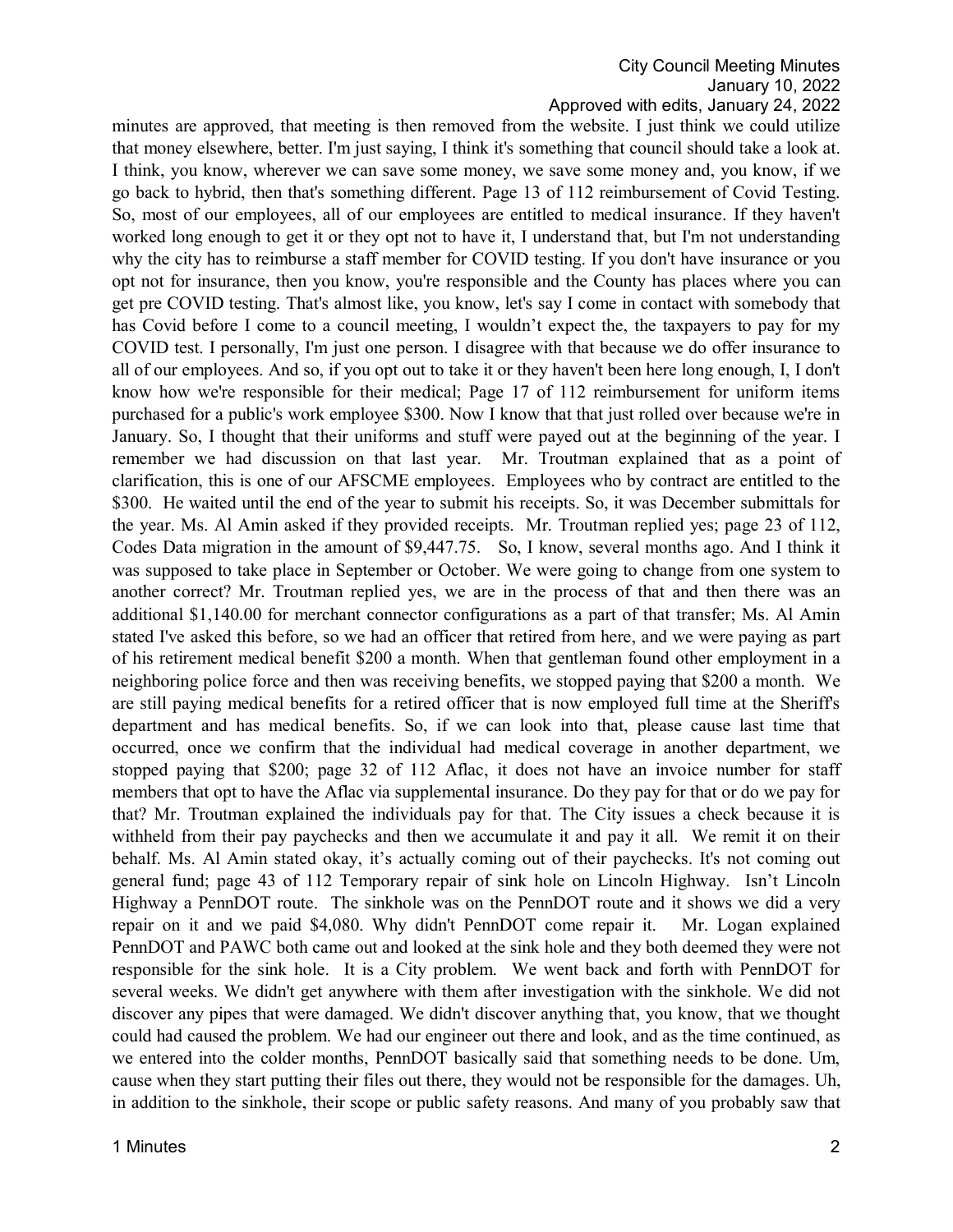sinkhole and a pothole, the city had to, so we went out, it says temporary, but the actual patch work is not a full patch, it's something at a higher grade and, and that particular pole patch should stay in place after the winter.

Mr. Simpson asked about the check for \$76,000 check for TIF. Ms. Al Amin stated Mr. Troutman explained this earlier that it was a pass through. Ms. Al Amin explained to Mr. Simpson that Mr. Folks explained the winterization of the mowers, I questioned two of the lawnmower winterizations. Mr. Folks stated they are taking advantage at this point. There's no way that a mower I've been running mower. I don't winterize mine because they don't need winterized. I just run gas out and, and put them all away. But every year, if you, if don't get a thousand dollars bill, look, I had mowers for years. They don't need spark clubs every year. They're they are ripping us off, ripping us off. They are look into what. Every year during the, during the year, you always clean your mower. At the end of the year, you run the gas out, put it away next year. Vice President Green asked Mr. Logan, Mr. Troutman and Mr. Folks to reach out to the company and see what's going on. Because you seem to be very well informed with regard to the equipment. President Lavender Norris asked Mr. Troutman, with regard to, to the finances and Mr. Logan, as the manager, few three come together and close the questions, comments, or what have you to the company? I sure would. I think that if we need to find a different company, we can, that'll be good.

### **Presentations**

## 1. CYI Presentation

Mrs. McNeil thanked everyone for welcoming us. She announced Mr. Jarvis who will start the presentation. Mr. Jarvis wished everyone a good evening. My name is Charles and I'm Executive Director with the Coatesville Youth Initiative. And first and foremost, thank you all for allowing us to stand before you. We believe we have a great of opportunity here for the entire Coatesville Community. I'm start with a very, very, very quick walk. I remember lane and as many you all from fall a few years ago, CYI brought in some university and built form community center, feasibility study. And in essence with that study looked at was two primary things. Was there a need for community center in Coatesville and was CYI ready to actually go do the project such as community center. And obviously the data showed that there was absolutely need for community center. The data was gathered from community residents, youth, et cetera. The need was clear there at that time reading step back. So, that brings us and based on before proposing bring the new state square foot center located at the Coatesville Memorial Center on Ninth Avenue. Here are things we hope would be unique, and would help within the center. There's one, the center will bring along with we both, and that is position that a person within that they would do a few things, want to connect residents and youth to public service and agencies. And on reverse health agencies actually connect with participants and in youth so that they can provide their services. But one of the really neat things about the hope is that navigation piece. And so often, uh, we'll provide residents, people with services, but often what's missing is help navigating that. So that would be one of the roles here, excited about bring that position and form of the building. A few other quick things about the center we are excited about, the kitchen that would be available to organizations as well as residents, that would also hold area once again, available to you, other agencies, as well as, and residents, it would house very community spaces accessible to community accessible to other based agencies. It would also have court for Jim Mason, that we hope would open you community events as well as basketball tournaments and just be accessible once against community and large. In addition, the building itself would have, and within that to have a garden, a food garden, large, large vegetables to cafe, which can be host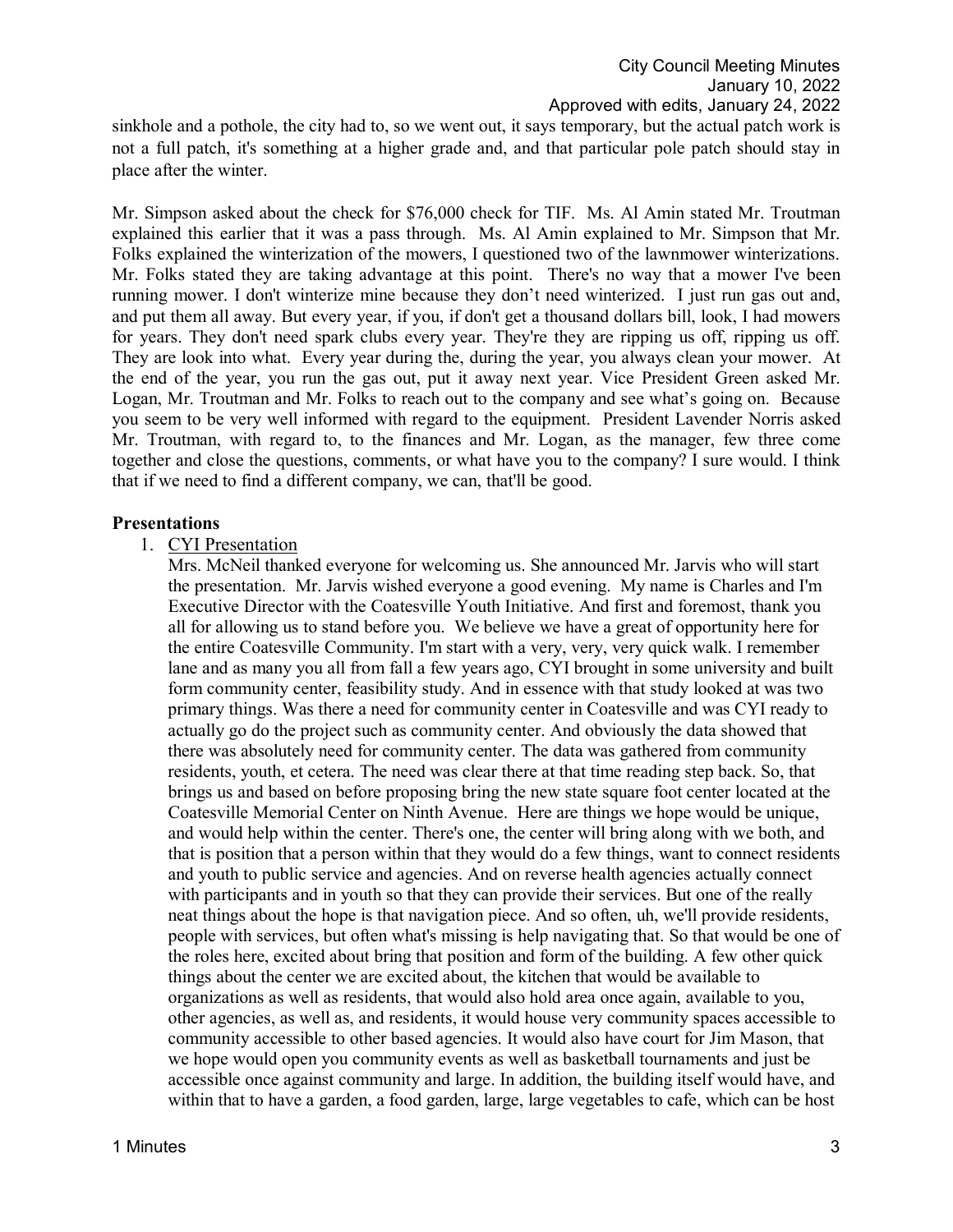#### Approved with edits, January 24, 2022

within the building, but also hopefully, you know, work with other organizations such as the food bank where we could also provide some of those vegetables and things like that to large, obviously one of the final things that we're really excited about that the make this I unique is in say the word community, and that's what it upon based upon the offices space, but the buildings really center being accessible by the community. And one of the ways we hope to also further that is we do plan to hold multiple residential community meeting input, one empowers, ensure that continues have access. And even prior to, how do we make sure from the start that the utilities involved in the process, as well as once it's open, may evolve and participating in the building. So that's our, my quick overview. MS. McNeil presented a video for the Community Center remodel. Parking is available along both Chestnut Street and Ninth Avenue toward fronts by the window walls provide floor is the in, and this is where our community navigator will be located to left reception conference room behind the desk. The room on the left is a large room. That is the cafe. It has area with direct access to the commercial kitchen through both pass window and doors. We move into next to the training area. We view the basketball on the lower level on the wall in front. Then we go to the upper level and put in offices. The stairway led lightning provides use of the outdoors, a glass wall overlooks the lower level one basketball court and our recreation area. The elevator and stairs go down to interior doors that opens the basketball court. The hallway is lit by outdoor, right from the rooftop and bathroom are on the right. The first room on the left is room the second and third room be computer lab with interior, there are divided by a fold, by opening that wall, two rooms, one room, there will be a quiet, steady room and used for various activity. Natural, sun light has proven to promote and physical health. The offices have staff addiction, collaboration, and also extend to prevent privacy. I think that is it, but as you see by the video a great project to the community, and we seeking to purchase the property at Ninth and Chestnut Street. That's what we hope to make all of this happen and just make this great overall opportunity. Thank you all. Council asked when do you start this as when we can you get started Mrs. McNeil replied as soon as we buy the property

#### 2. Parks and Recreation

Mr. Bookman wished everyone a good evening. I'm unprepared as I got Mr. Logan's text this afternoon. It's been a long day at work with the kids today, you know, Monday coming back, you know, the days they had off. So, they had long weekends, so they kind of wore me out today. I guess, you know, we can say that I will be changing hands as the Chairman for the Parks and Recreation Commission, and the new hand that will be stepping in that place is Mr. Ajene Livingston. And I believe we are in good hands with having Mr. Ajene actually taking that position, he has a lot of innovative and bright ideas and I think that he's the person that can lead this Parks and Recreation, but also just working a community period. So, I would just like to say, thank you. I really appreciate you. And I would just like to thank Council and for the time that I had, you know, also I would like to thank Lieutenant Ollis for all his hard work also with helping out Parks and Recreation. It was a great time but now the time has to change. So along with change, I think this guy is the right person for the job. Vice President Green thanked Mr. Bookman. You bought back our Parks and Recreation Department. We none and you bought it back and you created our winter Wonderland. One of my fondest memories was the Santa house. We had not had that and it took mentioning it and you and your wife, and you both really made that a reality for our children in the area. So, I thank you for all your hard work and all your dedication and commitment that you've given over the years. Mr. Bookman stated he can't leave out Mr. Logan, Logan is behind the scenes. He is not always wanting to be recognized for the type of thing, but he needs a handle that too.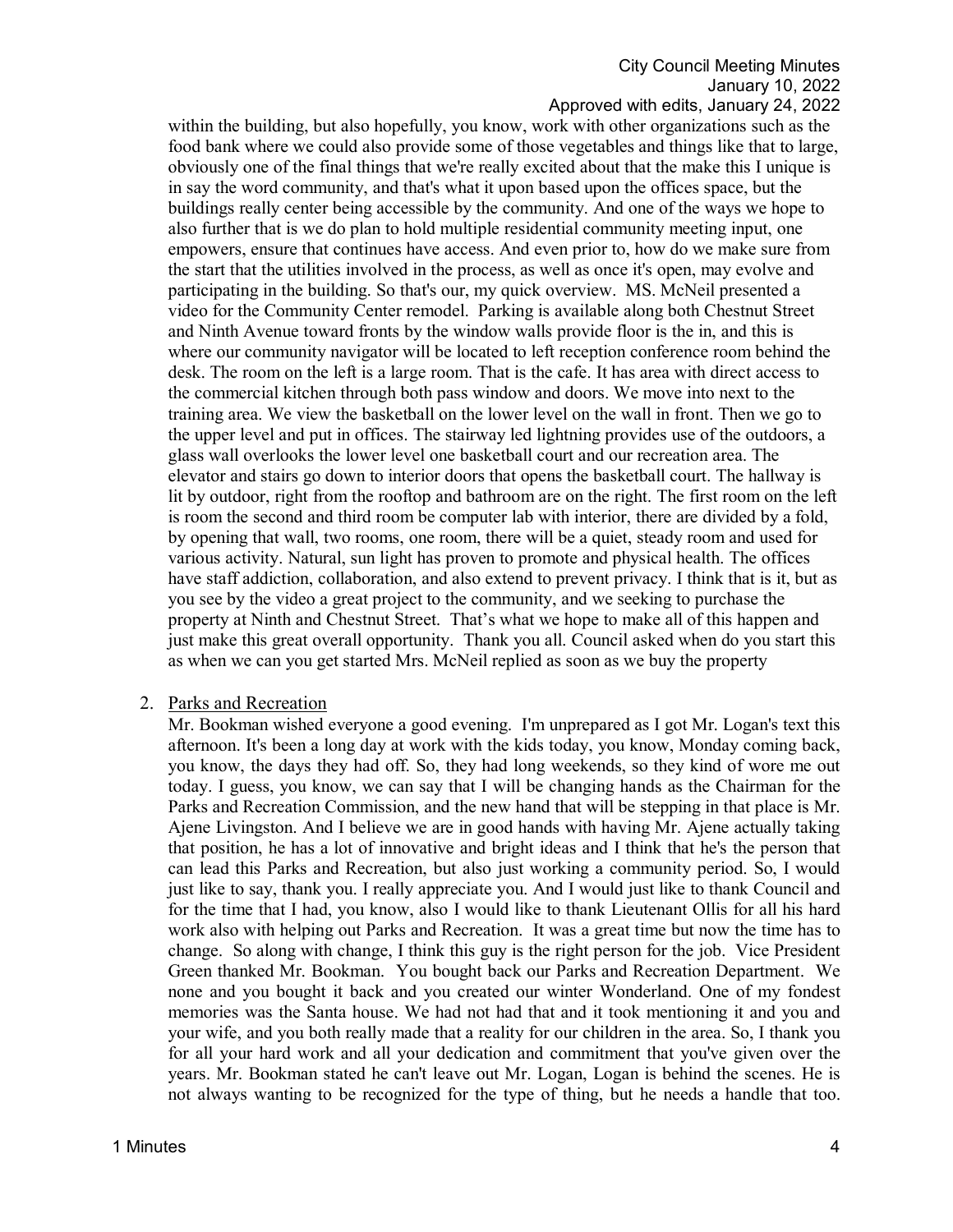Cause he, he was there for don't forget out two Santa Clauses over here. Oh yes. Mr. Simpson and Mr. Folks. Thank you. Mr. Livingston thanked Mr. Bookman, who like Council said, carried this torch for so long, a lot of times single handedly, just, you know, with his family and friends and people calling on him on his volunteers to bring the events to the city for the youth. He and I have been talking about this transition for about a year. Which, what, how is the best way to do it to not only smoothly carry things over, but how to move things forward. So, now we're ready to do it. We have some great things coming down the pipe. I'm not letting him go, but I am taking some of the weight that he's been carrying for us off of his shoulders so that he can become more of volunteer to do it, to just volunteer when his time allows, because he is a very busy man. His family is extremely busy, so I just want to thank him once again. On behalf of the new crew that will be coming up because we have a few people that's going to be coming before you. The pancake thing, Mr. Logan, gave me permission to plug our book reading that's happening next month. We do have a date and everything for it. I probably will send out the information about that. Like everything that we are doing it's going to be better. We are taking it up a notch. I hope that everybody's ready. Fasten your seat belts because you're going to be on for a while. The reading is going to be virtual again this year. Sorry, One last thing. We had a successful cleanup of Third Avenue. We had volunteers from the United States Air Force come in, close to 30 volunteers and they cleaned up everything under the bridge on Third Avenue, all of the rubble from the storms over the summer, all of the trash bagged, everything up, put it on the sidewalk and that same afternoon, it was picked up from Julius and, and his team. That was successful. Mr. Folks came out, Councilman Folks came out and you know, he's very photogenic. So, he took a few pictures with our crew and I think he posted something on social media, but I just wanted to let you know that that was a success. and Mr. Huston, we are going to do more of that this year. Thank you.

#### 3. Lauren Shannon-Bailey

Ms. Shannon Bailey wished everyone a good evening and Happy New Year. Thank you, Madam President, City Council, City Manager, Assistant City Manager, Chief, audience and Community Neighbors. Robin would come, please. Thank you for the opportunity to present. You all know I'm longwinded, but I'll keep it short. I'm pleased to introduce, Robin. Robin and I have been working with each other for, I guess the last four years. She is a parent, she has two boys, young men, three young men in the high school and she is one of the administrators for Coatesville Community Area parents and she's with me tonight, as a means of support for the resolution regarding the education funding lawsuit. So, Robin, thank you so much for being here. Please. Just stand on us. You have to edge me. The Resolution is in reference to the education funding lawsuit, the resolution that I sent you all in an email. The resolution is in support of the reasons behind the lawsuit, which basically speaks to our community being a low wealth community. And we short each student short in excess of \$3,000 per funding from Harrisburg. We are short \$3,435 per student annually with funds from the state. On December the 23rd, I emailed Mr. Logan asking to be put on the agenda. And I basically asked on behalf of my nonprofit, which is Coatesville Area Juvenile Alliance. We are requesting to present this resolution for your approval. The support of the Resolution will be a demonstration of support for the Coatesville Area School District students, students constitutional guarantee of a thorough and efficient system of public education and the resolution, your support of the resolution will urge the PA general assembly to provide a fair, adequate and predictable funding system enables all children to meet the state academic standards and does not discriminate against low wealth school districts. The Resolution can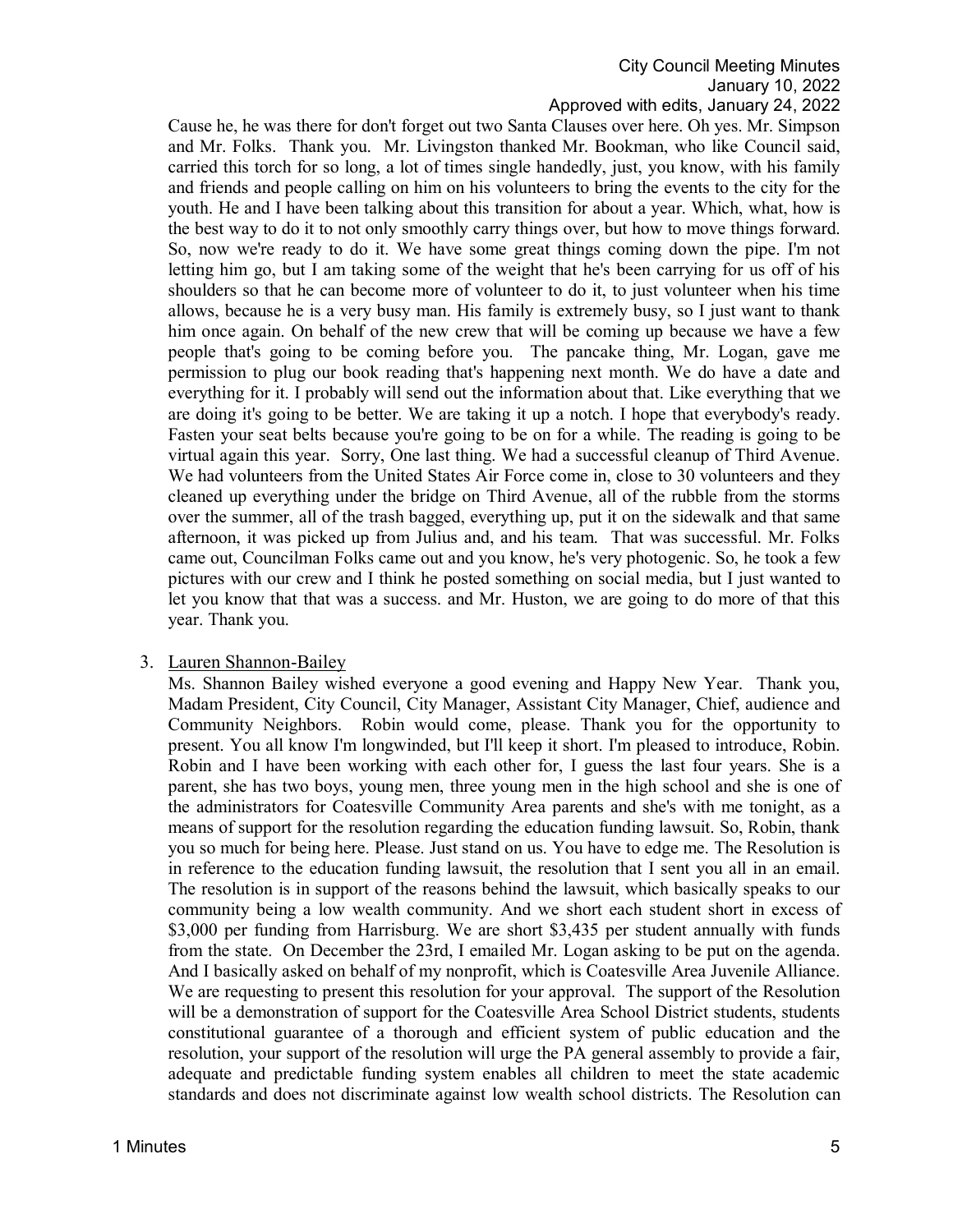Approved with edits, January 24, 2022

be passed by any organization, any church. There are really no limitations as to who can sign or who can pass a resolution. Whereas education in Pennsylvania is a constitutional right articulated in article three, section 14 of the constitution of the common wealth of Pennsylvania. It states that the general assembly shall provide for the maintenance and support of a thorough and efficient system of public education to serve the needs of the Commonwealth. And whereas there is substantial evidence that both individual health and economic all being are tied to educational outcomes. Whereas there is ample evidence that community prosperity is related to the, to quality, to the quality of education. Whereas when the state fails to adequately fund education, it puts an unfair responsibility on the local tax payers, which cannot be met in low wealth districts, even when paying higher tax rates. Ms. Shannon Bailey read a letter sent to the Coatesville Area School District Board President, Ralph Fisher on December 28, 2021 asking for support of the Resolution; and an email from Mr. Simpson stating unfortunately until the school board requests our assistance, I cannot support this resolution. I would feel more comfortable if the majority of school board supported this resolution and asked us to support it until then I will not be on board. This request involves the school board and it isn't in our wheel house. Ms. Shannon Bailey stated that she hopes the school board is on board. I'm not sure I asked them for a response and I have not gotten a response yet. I would be shocked if they're not on board. I have not reached out to the State Representatives yet. I have not spoken to Representative Williams but I spoke with his office a couple of months ago about the lawsuit, but I have not at, at this point it's, it's been a tedious initiative, but I do intend to follow up with him specifically and our other elected officials as well. I have not spoken in front of the School Board, I have not asked for a presentation. I simply wrote a letter. I was told by President Fisher that in order to get a response from the board, I had to actually write a letter and sign it and then they would get a response. So, at this point, if they need me to do a presentation, y'all know, I can talk to the cows, come home. I'd be happy to do that. But, we want them to support this initiative. I mean, this is a huge issue here. We need their support. So, I'm hoping that they will, but I'd be happy to go talk and make the presentation to the board if necessary.

## **Discussion Items**

1. Meeting Minutes

There was no discussion on meeting minutes.

2. Solid Waste Bid Packet

Ms. Al Amin asked if this could be tabled until another meeting as work is still being completed in the packets. Council agreed.

3. Tower Direct

Mr. Simpson stated that when medic 93 was around Brandywine Hospital, they were never included in these resolutions. And now we're including Tower Health for Tower Health, paramedic and EMS services. Yes. But as far as an ambulance service, which is what they do have an ambulance service as well. I don't think that, you know, we have ambulances all over the, the county. We have ambulances everywhere that are, we have it's called Mutual Aid. We have all those I'm in favor of Tower paramedic. I can't see them running ambulance, just the way that they treated us. They have no regard for us. Vice President Green stated I feel the same way about Washington's the way that they treat us and they disregard our community. Mr. Simpson stated I'm in favor of that too. I mean, I couldn't agree more with you, you and I have had some discussions. Vice President Green stated that. I agree Mr.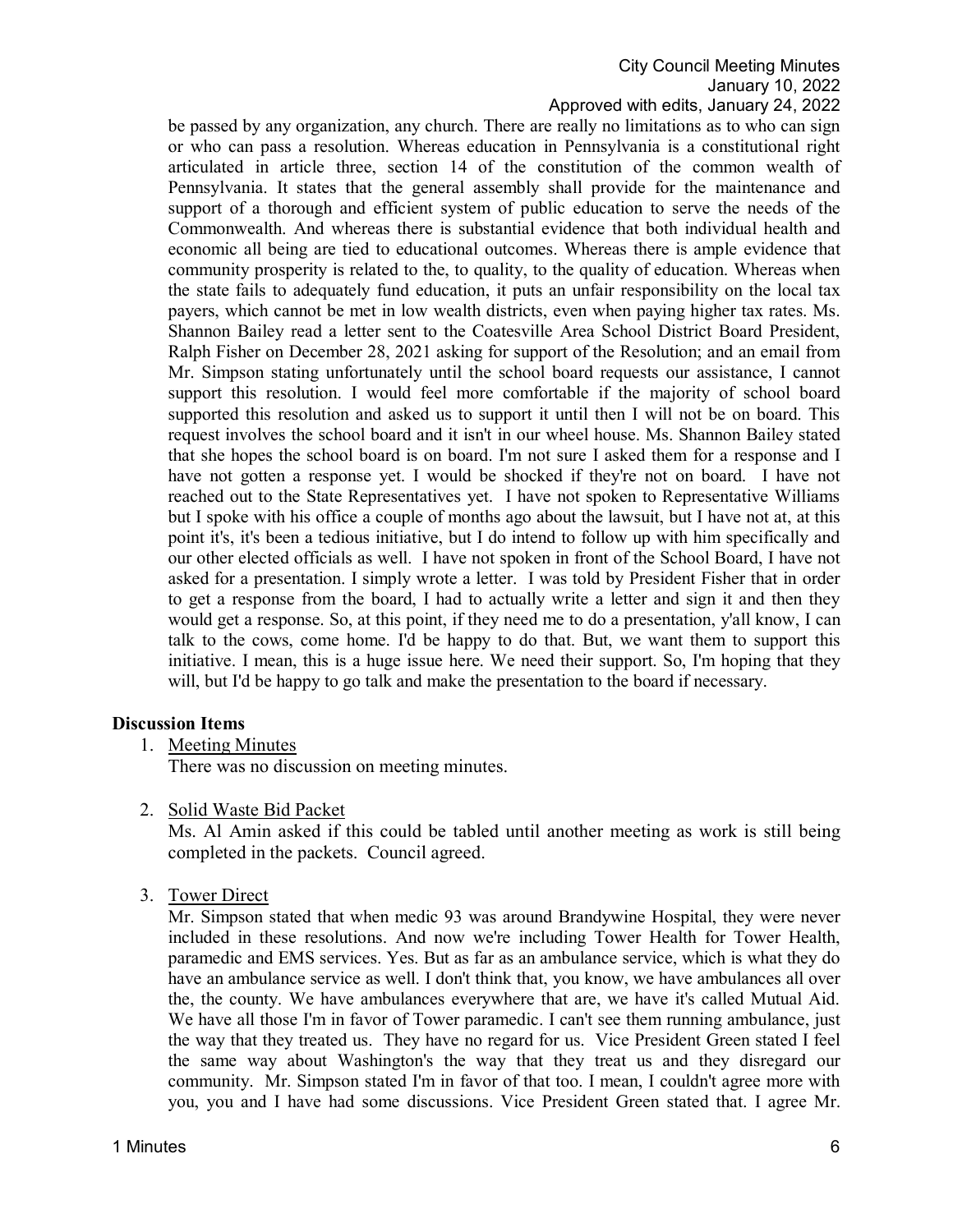### Approved with edits, January 24, 2022

Simpson and I hope that we can move. I had more sooner than later on those things. I think adding Tower Health is just another assurance that, in light of everything that is going on, I don't want to bite off my nose, to spite my face. I'm upset that Tower Health is leaving, but at the same time, I want to make sure that if we can add another service, that's going to be able to provide transportation for our residents because we're talking Paoli and Chester County and who can get them there the quickest. Mr. Simpson explained that Westwood right now is doing a lot of runs in the City, Modena has been doing a lot of runs in the City of Coatesville helping out because Washies had been busy with doing routine transport from hospital to hospital. Vice President Green stated that was prior. They're not going to be busy doing that now because they don't have it. But my other concern is, is that with Washies, you know, we, I had information stating that they would deliberately take their time, where if they got a call to a house that they thought they knew where they knew the people in it, you know, that they would take their time about going that they would or an area they would just take their time. Well, I don't, I don't like that. I don't appreciate that. How, you know, a medical emergency is a medical emergency. So I would, I don't even want them to be called first. You know what I mean? Because of the stuff that is under investigation right now, I think that if Tower Health is wanting to provide the service for us and assuring us, you know, that that's a top priority for them. Why not include them on the list? You know? Cause it's about safety. It's about us providing a transport service for people in emergency situations. It's is, you know, whoever it is, I don't care who it is, you know, if we want to add all of the people on there, but I think that we should not single them out and say that we don't want them. I think adding them to the list, because this is the first time that they submitted. Right. As far as being a part of it. Mr. Logan explained that the last three years the Resolution has been Brandywine Hospital. Mr. Simpson stated it was not Brandywine ambulances as it is stated Tower Direct. Which is Tower Health. President Lavender Norris explained that Tower Health with Tower Direct. They have services that the ambulance services do not have paramedic. They, the services that they provide could sustain a life where an ambulance could not, well, that's what I'm saying. The paramedic services are all favor that, so I, I, I just think the more the barrier and it won't come at a cost to us, so let's move forward. Let's like we don't have the hospital anymore. So let's make available all of whatever we can to the residents help that let's help. Anyway, we can like we're, I don't think there's anybody in the room that is okay with what Tower Health is doing with regard to the hospital, right? Mmhmm, none of us, however, with Tower Direct, stepping up and say, listen, we have these services and we we're willing to stick and stayed with you to the extent that they added more vehicles to their fleet to ensure we had more coverage. What more can we ask for from them? It's the hospital. That's leaving us, not the transport. Mr. Simpson stated I understand that. But at the same time, we have surrounding, well that have the ambulance services that are doing the same things. And I don't want Tower Health ahead of the Other service. Now, these other services from these other ambulances don't offer some of the services that tower health life sustaining service. You're referring to the paramedic service that's included in their ambulance service though.

#### **Citizens Hearings – Regular Action Items Only (3 Minutes)**

There were no citizens comments on regular action items only.

Vice President Green made a motion to close citizens hearings on regular action items only; Mr. Folks seconded the motion. Motion passed 7-0.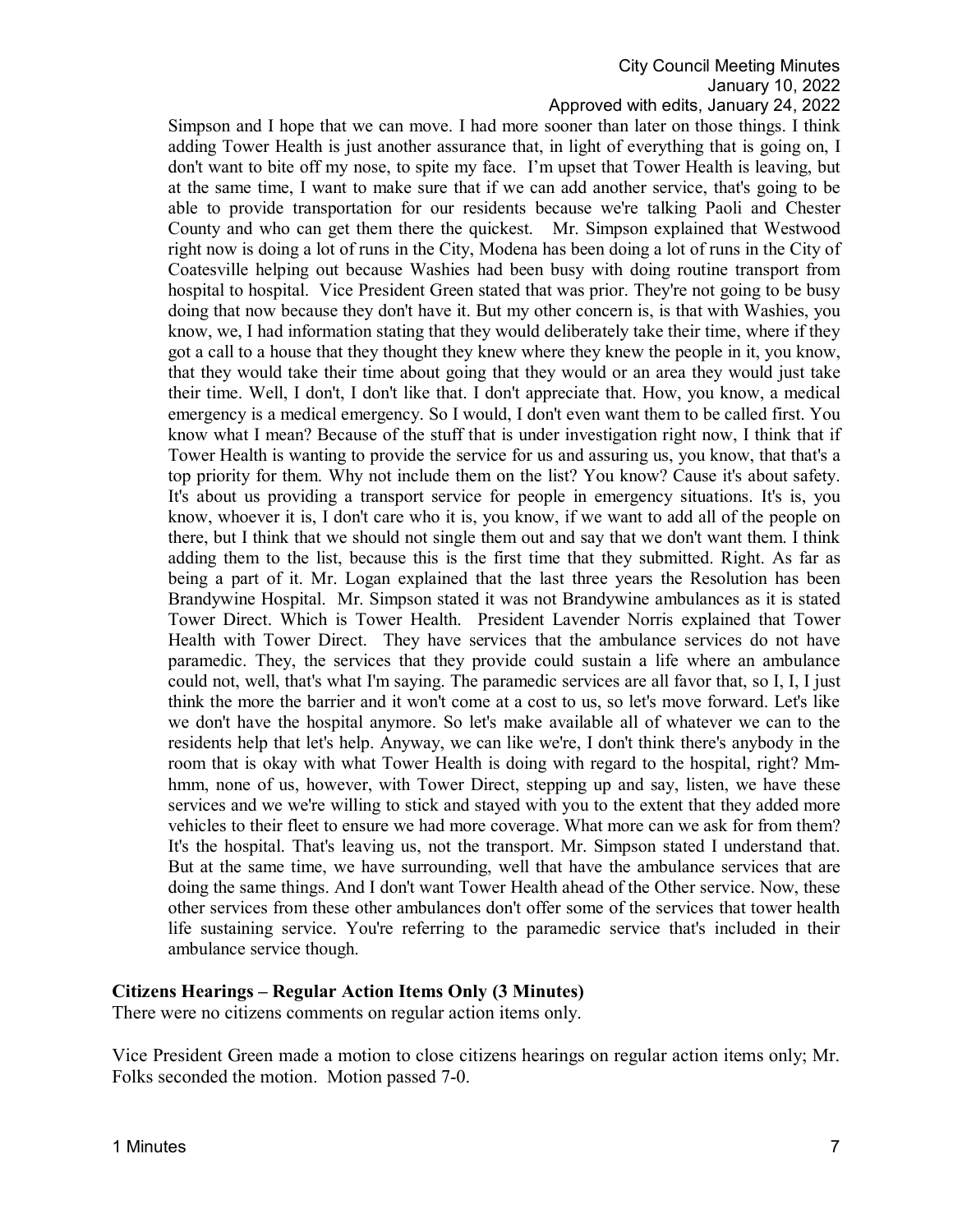## **Regular Action Items**

1. Receive and consider a motion to acknowledge promotional Civil Service Listing Mr. Folks made a motion to acknowledge the promotional Civil Service listing for the Police Department; Mr. Simpson seconded the motion. Motion passed 7-0.

Chief Laufer explained this was asking counsel to adopt these civil service applicants administered for the police department to the civil service commission. They were signed off by the civil service commission and have Council to recognize and adopt it. And then we'll in the future. Make promotions off that list administered by a third party and develop oral questions. Our oral board readers were from outside the department and came in and sat as our Raiders. And then the combined scores were tabulate by the testing company and the final rankings were provided and the civil commission presented to them. They adopted it and signed for future consideration.

2. Receive and consider a motion to reappoint Michael Zurratt to the Civil Service Commission for the term 2022-2025; Diane Brownfield to the Historical Commission for the term 2021-2023; Paul Trizonis to the Historical Commission for the term 2022-2024; Mark Kahler to the Planning Commission for the term 2022-2025; Joseph Kandler to the Redevelopment Authority for the term 2022-2026; Joseph Hamrick to the Zoning Hearing Board for the term 2022-2024

Ms. Al Amin made a motion to reappoint Michael Zurratt to the Civil Service Commission for the term 2022-2025; Diane Brownfield to the Historical Commission for the term 2021-2023; Paul Trizonis to the Historical Commission for the term 2022-2024; Mark Kahler to the Planning Commission for the term 2022-2025; Joseph Kandler to the Redevelopment Authority for the term 2022-2026; Joseph Hamrick to the Zoning Hearing Board for the term 2022-2024; Vice President Green seconded the motion. Motion passed 7-0.

3. Receive and consider a motion to accept the RACP Grant in the amount of \$2 million dollars

Vice President Green made a motion to accept the RACP Grant in the amount of \$2 million dollars; Mr. Folks seconded the motion. Motion passed 7-0.

Mr. Logan announce the City of Coatesville received a letter of acknowledging the award from governor's office in the amount of 2 million dollars. This is a Redevelopment Assistance Council Program, that are known as RACP, for funding of the Coatesville Train Station Parking Garage This is something the City of Coatesville has been submitting for at least three years now. We are very happy and pleased, and thankful that's Commonwealth Pennsylvania, but continues to support the City. In addition to that, you'll see, on the right side of left side of the sent the letter to Director of program policy, acknowledging of the award for this particular gratitude to this partner. Coleen Terry, Econ Partners and the RDA have done a good job. We currently have close to 5 million now, but, all of its it's ending right now because we don't actually have it shovel ready. It seems like there's a new shift in projects where they would like to full design project. So, so yeah, we're approaching 5 million.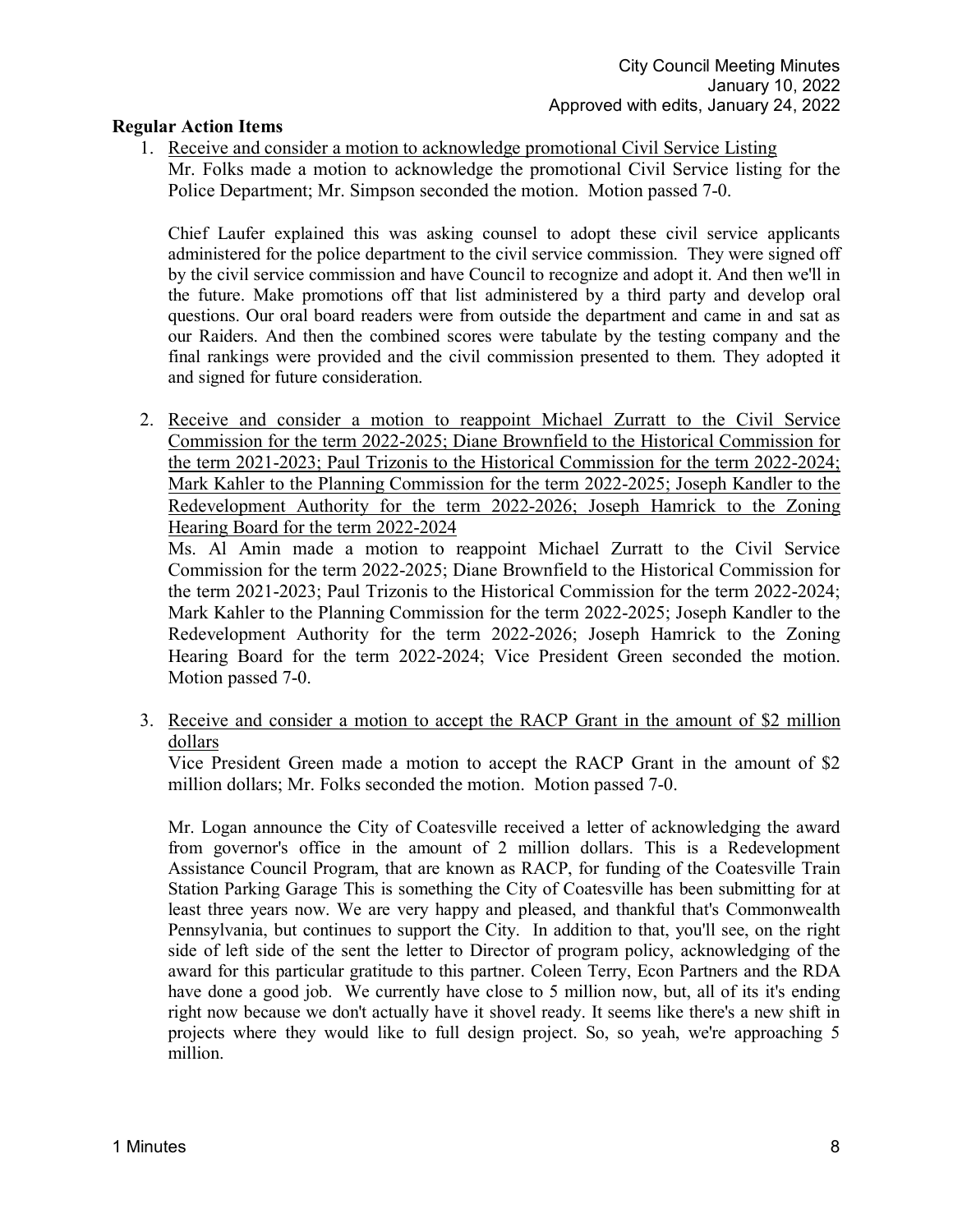4. Receive and consider a motion to approve a Resolution closing out Community Conservation Partnerships Grant Project (BRC-TAG-24-255)

Vice President Green made a motion to approve a Resolution closing out Community Conservation Partnerships Grant Project (BRC-TAG-24-255); Ms. Al Amin seconded the motion. Motion passed 7-0.

Ms. Hutchinson thanked everyone for their support of this project and especially staff. Many of you are in the room. Who've helped so much time from Council and the Advisory Group as a consultant. It's all of our job to do this work, but you have a really dedicated Advisory Group. You all approved the actual site plan back in June, but we had to pull the report together. I hope you were able to look over the report earlier. If you have any question, I'd be happy to answer them. I did get good news late Friday that the Department of Conservation and Natural Resources will not be asking for any changes. So, if any of you want edits, I'm happy to make them, but the state will reimburse you. Mr. Logan announced that Ms. Hutchinson took over for Karen Clancy. She has also thrown herself into Palmer our project as well. She is going to be assisting us in completing that phase project, which I think, is very close. We have the contractor out there now and the Cedarville Engineer managing construction. We have one more piece of paperwork to fill out, which I think we can do this week with the purchasing of the last, the furnishings for the park, the picnic tables, trash cans, and the new mulch. Hopefully, the weather will cooperate and the contractor can keep going.

- 5. Receive and consider a Resolution designating Emergency Response Service Vice President Green made a motion to approve a Resolution designating Emergency Response Service; Mrs. Hunt seconded the motion. Motion passed 7-0.
- 6. Receive and consider Jazz Café request for Valet Parking and Parking Lot agreement Mrs. Hunt made a motion to consider Jazz Café's request for valet parking and parking lot agreement; Mr. Simpson seconded the motion. Motion failed 0-7. Council unanimously voted no.

Mr. Logan explained these are two separate proposals; one is an ordinance for loading and unloading; and the second is proposal for parking at the District Court lot. Vice President Green asked if we have received these yet. Mr. Logan explained that we have talked about the fees and we would look at having a key structure similar to the existing kiosk parking but it's very difficult to kind of set up me because some nights they may have more you know traffic or less traffic. I guess the question would be what would that monthly fee be to make it fair to everyone? Vice President Green could it be a flat fee as opposed to, I mean you can't charge by the stall because somebody is there, they leave, somebody else comes, like you would have to charge like a rental of the lot. Can we vote on these separately? Mr. Jefferson explained that is what you are doing at this point, is just authorizing City staff to work on this because as it stands the off-street parking and loading article 13 is within the zoning ordinance. You would have to prepare a zoning ordinance amendment to use amends that article which requires time reviews by City Planning Commissions, County Planning Commission and other members to the extent that there's an agreement for a parking lot. I would have to look at that separately but right now, I think the sole purpose is just to authorize city officials to start the process of potentially amending the zoning ordinance or even coming about with that process. Vice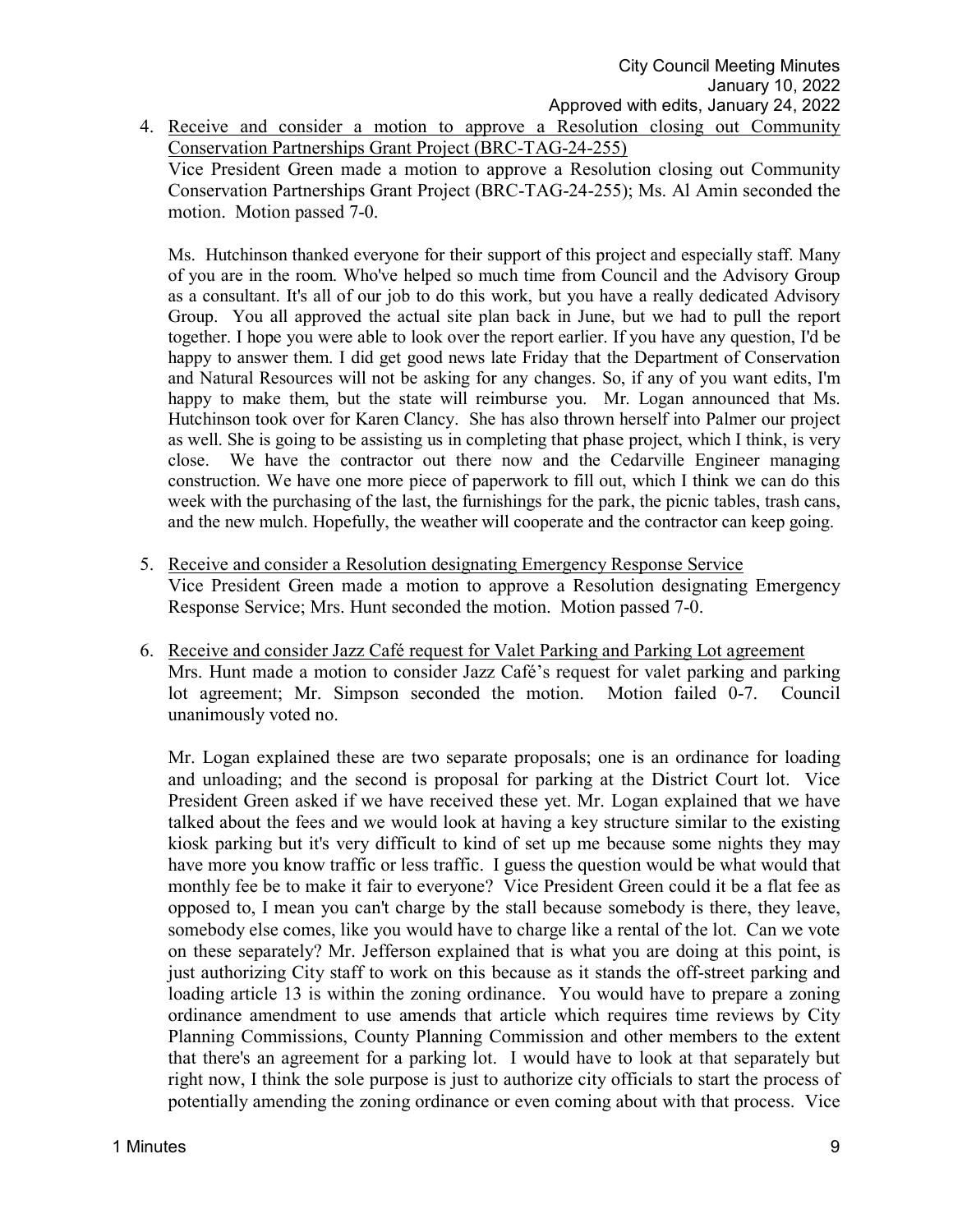President Green asked for right now, for the valet parking is that the only way of doing it like in the evening there is no fee right now. President Lavender Norris stated there is no enforcement after 5:00 pm. Vice President Green asked it could just as simple as putting a valet sign that's a temporary something in the evening as opposed to amending. I'm just saying amending the zoning because you're going to be doing this for others. Mr. Folks asked how much does it cost to amend an Ordinance. How much does it cost to make an ordinance if we had to go to what they wanted? How much would it cost the city? Vice President Green replied we would have to have a hearing to amend an Ordinance. Mr. Jefferson explained you have to have a hearing to amend a zoning ordinance; and has to go to the County Planning Commission, It has to be reviewed by the City Engineer, Zoning Officer and Solicitor to make sure it's compliant. It's a process to amend the zoning ordinance. In general, there's advertisement costs as well. There is no set number. It can cost money to depend on zoning ordinance. Running the notices can be very expensive. Mrs. Hunt asked since what they're asking for is maybe after-hours parking as Vice President Green was saying since there are no fees after five, could it be as simple as them having Valet parking signs that they put out and then they take up at the end of their day as opposed to going through all of these other steps or is it a must that we do that. Mr. Jefferson replied that's a creative solution that would have to be reviewed and spoken with the city manager. If you wanted it to be more city-wide and applicable to all city businesses it would have to be a zoning ordinance amendment. In general, you just want to maintain consistency throughout the city so that's something that we would have to discuss regarding that. Vice President Green stated we would have to have a hearing, hire a stenographer, have the engineer review. We would be talking thousands of dollars and that's just not feasible. It's just not viable for us to spend that much money. Mr. Jefferson stated I understand and maybe when speaking with Mr. Logan and with the idea presented maybe there's some creative solutions because as it's written right now it appears to be a request to amend a section of the zoning ordinance which as you mentioned that the stenographer, hearing, County Planning Commission, City Planning Commission. Vice President Green said you also have the opportunity for other businesses to object and for other businesses to want this or want that. I'm just not really wanting to open up that can of worms if it's not necessary.

Ms. Dudley clarified a couple of things, the primary recall and goal was to get the load and unload sign established in front of the cafe, so that we can have those areas for people to pull in for valet parking. That was for consideration of safety and security because you can't just double park on Lincoln highway without there being a catastrophe. We wanted people to pull in safely and when I did my research and found other boroughs, they had a load and unload sign. I established a pull in, pull out area. So that's how we came to that conclusion that that would be needed. I'm not an attorney and Dennis isn't either. So, we tried to come up with what was like a template. We used the other boroughs as a template to present our request to you. That's why we were asking and are asking for the load and unload sign in, in the front of the establishment. The parking lot agreement is something totally separate. With load and unload sign, what that allows is to have enforcement of that. So for instance, if we have that established, that means that, and we're able to put up our valet sign. As Councilwoman Hunt said, put our valet partitions out there so people can pull in and pull out to retrieve their vehicles. Then if someone else were to come in and take that spot and upon our requests would not move, we did not want to be faced with any altercations. And so, if it came to that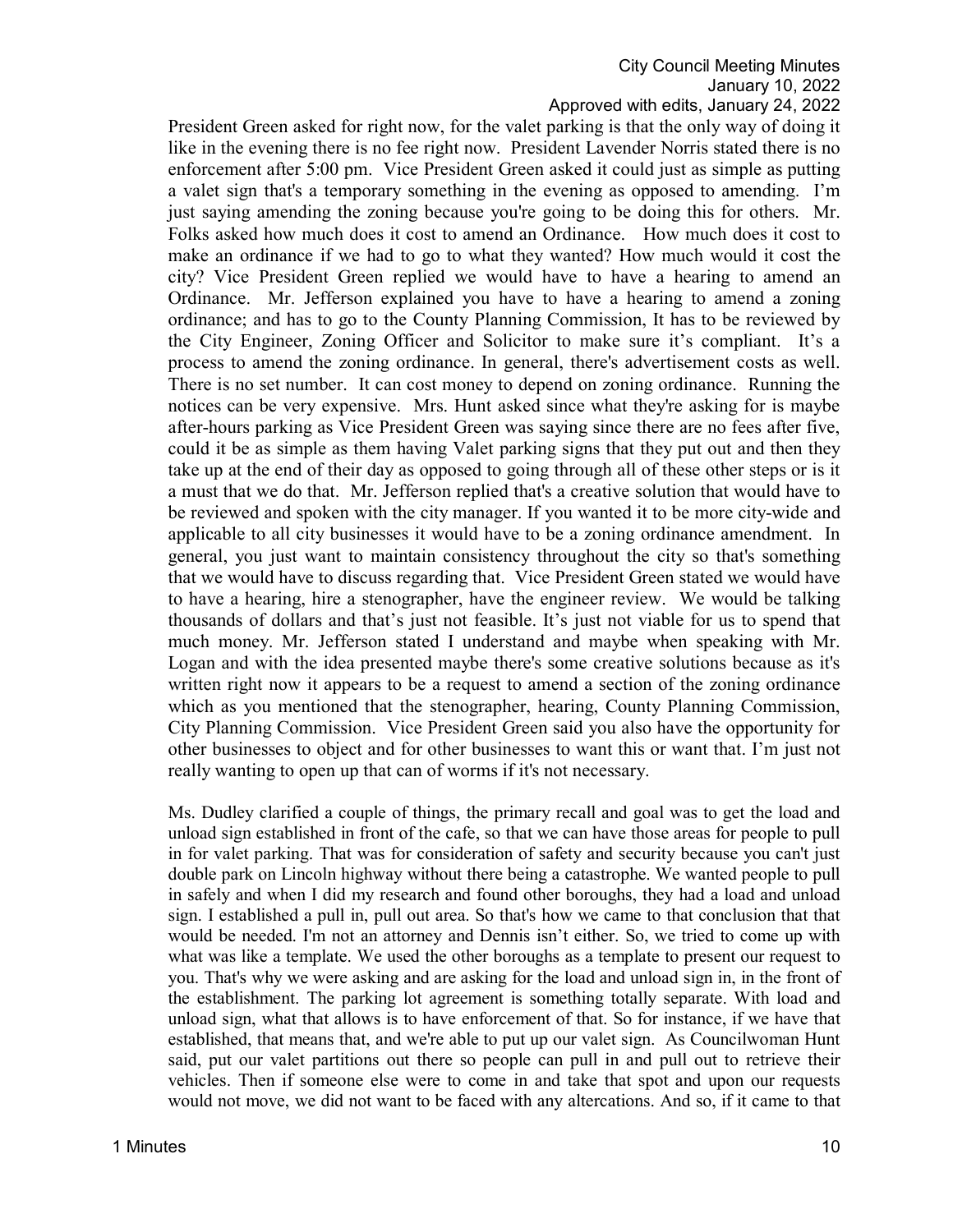#### Approved with edits, January 24, 2022

where we could, you know, contact 911 or the police department to say, you know, we have a situation here, basically it makes it enforceable. It makes those spaces enforceable during our hours of operation, which is not an all-day period of time. It's just from 5:00 PM at this time to 1:00 AM. Vice President Green stated I think what he's saying in order for us to make that happen, to do it, how you're asking we have to change the zoning. We have to amend the zoning or, and in order to do that, we have to hold a, a hearing. And that hearing allows any other business who wants to come and object or say whatever. Mrs. Hunt stated there are a lot of steps involved, which there is fees that are associated with that because you could have. Because you can have, once the other businesses see that, then you're almost guaranteed that they're going to come and they are going to want a loading and unloading sign put in front of their door. And then that takes away from people just wanting to do every day parking, or shopping, or parking for apartments overtop. That's why I suggest that, that if, um, you just do the temporary signs that you put out for the time of business and then you'll have your gentleman or ladies that will be doing the parking of the cars. They should be ready to be outside at the time that your establishment is open, then you should, you know, have them outside, along with the valet parking sign. And then that way that should secure those couple spots that you need during that time. So, right. I'm just trying to think of something a creative way, right. To get what you need done without having the expenses, restaurants that the City would have to go through, as well as having the other business owners object. And then when to come to council and possibly get the same things up in front of their store. Ms. Dudley stated we appreciate that. And we've talked to them, there are several load and unload signs, right on that portion stretch of East Lincoln Highway. Vice President Green stated for us to do that it's going to cost a lot of taxpayer money to do that we're not trying to cost the taxpayer dollars. If we could do it with the signage if we could work out something like he was being creative.

Mr. Jefferson explained as the amendment is presented to council, it says amendment to article 13 off street loading alternatives that's within the zoning Ordinances, that would require the hearings and notices and all the processes and reviews, the West Chester Borough, Valet Parking Ordinances are not within zoning. There are other examples where you could potentially implement an Ordinance outside of zoning, as long as it doesn't conflict with zoning. But again, you have to get kind of creative. And then at that point you don't necessarily have to go through the formal zoning processes, just have to go through the normal Ordinance amendment process. I'm thinking most recently of a Food Truck Ordinance sort of thing where it's not within zoning, it's a separate Ordinance. And then you go through your other Ordinance procedures. Again, there's no formal text being presented tonight, I think. And I don't want to put words in your mouth, but as it's written, it says an amendment to the Ordinance, no Ordinance language has been presented, but if you want to get creative so that you can avoid some of the costs. Yeah. Maybe that's a possibility. And I think Mr. Logan and officials could start working on something if that's what you want.

Ms. Dudley explained that wasn't our intent, because we just really, you know, I'm just going off the best that I know and how I interpreted know and thinking that that was the only way to, to achieve that. We have been advised that kind of similar to what you were saying, that it doesn't have to be that complex, but I didn't know that it was outside of a zoning and inside of a zoning and you know, within the boroughs and all of that, I, I just read it for what it was pretty much straightforward. So, you figure it out, trying to make it simple, as simple as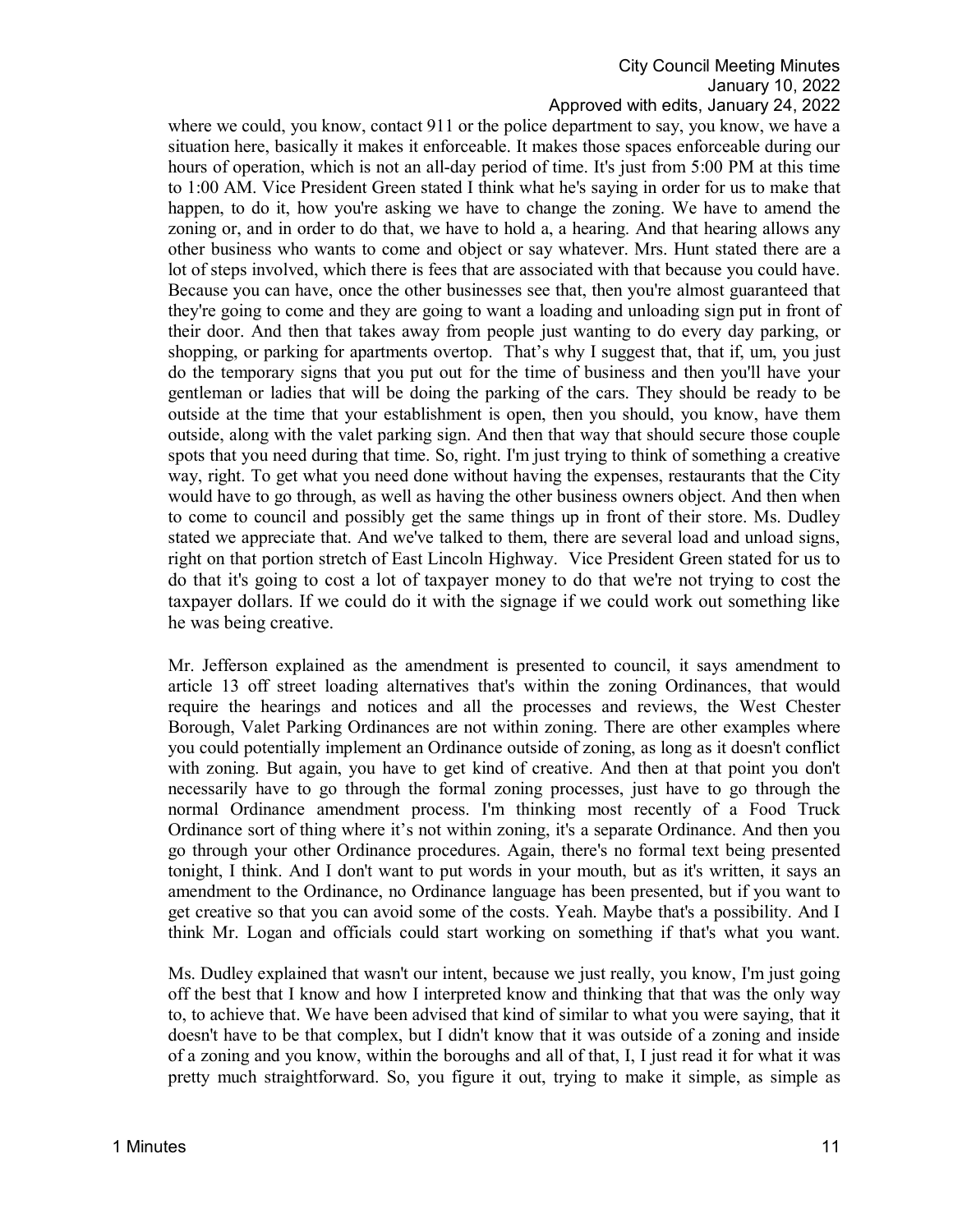possible. We don't want to incur any expense on the City whatsoever. And I think you all know that, that we would never ever, you know, want to do that.

Mrs. Hunt explained we voted giving the City team, the authority to work with you, to iron it out without it having to be an amendment to our zoning. The second part, there was no clarification on what the agreement would be for the parking lot. We have to get that squared away. And that's two separate, they're two things. One for the Valet thing we're doing to work that out. And then the other one, there was nothing in here regarding what the agreement was with the parking lot at district court. Not that it can't happen. Just has to have specifics. You have to sit down and iron it out with the that's all. Because if we would've voted yes. To what you have here, if we would've voted yes. To what you have here, then it would've to go through a zoning hearing. So, we voted no in order to give you a chance to work with the City administration and get it, find out exactly how temporary, like we were saying with just things and all that. It's going to be fine It's not a setback. It's just the clarification so that we don't have to go the route that the way that this was written, that we have to go through having a zoning hearing and all of that kind of stuff.

Ms. Al Amin made a motion to close action items; Vice President Green seconded the motion. Motion passed 7-0.

### **Reports**

1. Solicitor

Mr. Jefferson announced he provided a more detailed attorney client from report to council executive session. Since last session, our meeting, I reviewed and advised the city on certain labor matters. I provided legal advice and guidance and pending litigation matters. I worked on an appeal to the Commonwealth court. I reviewed and advised the city on certain emergency preparedness matters. Additionally, I worked on real estate matters for the city. I provided guidance on that as well.

2. City Manager

Mr. Logan wished everyone a Happy New Year. In executive I discussed with council personnel, and real estate. One of the biggest things that everyone's thought is the closure of Tower Health. We have been in conversation with the state officials, local officials. There has been a lot of discussion going about various groups, some discussion particular. It does look like there's hope out there. There is a lot of folks that are working hard behind the scenes to ensure the health and safety of this community in this region. And, once that's all revealed, I think that we're going to have another provider, with Health and Behavioral Services for residents in the Western region. There have been some leaders working hard, in convening small groups to identify future policy to issues like this from happening in the future or at least an interruption of service. So there's a lot of folks, all hands on deck for this. And we know that there's a tremendous concern in our community. I would say that hearing all of the discussions and the meetings, there are a lot of people working on this particular issue. I think that comfort in terms of where to go emergency service boards are aligning up. Individuals will have to start looking at alternatives. Some folks are going as far as Christianity Hospital, as well as West Chester. And, we just hope to find a solution for that and those individuals who will be needing those services onto the train station, trailers will begin rolling in this Wednesday as the station begins on to Fourth Avenue. As I mentioned in previous meetings, Fourth Avenue closure will go into effect in February. We are very excited that the trailers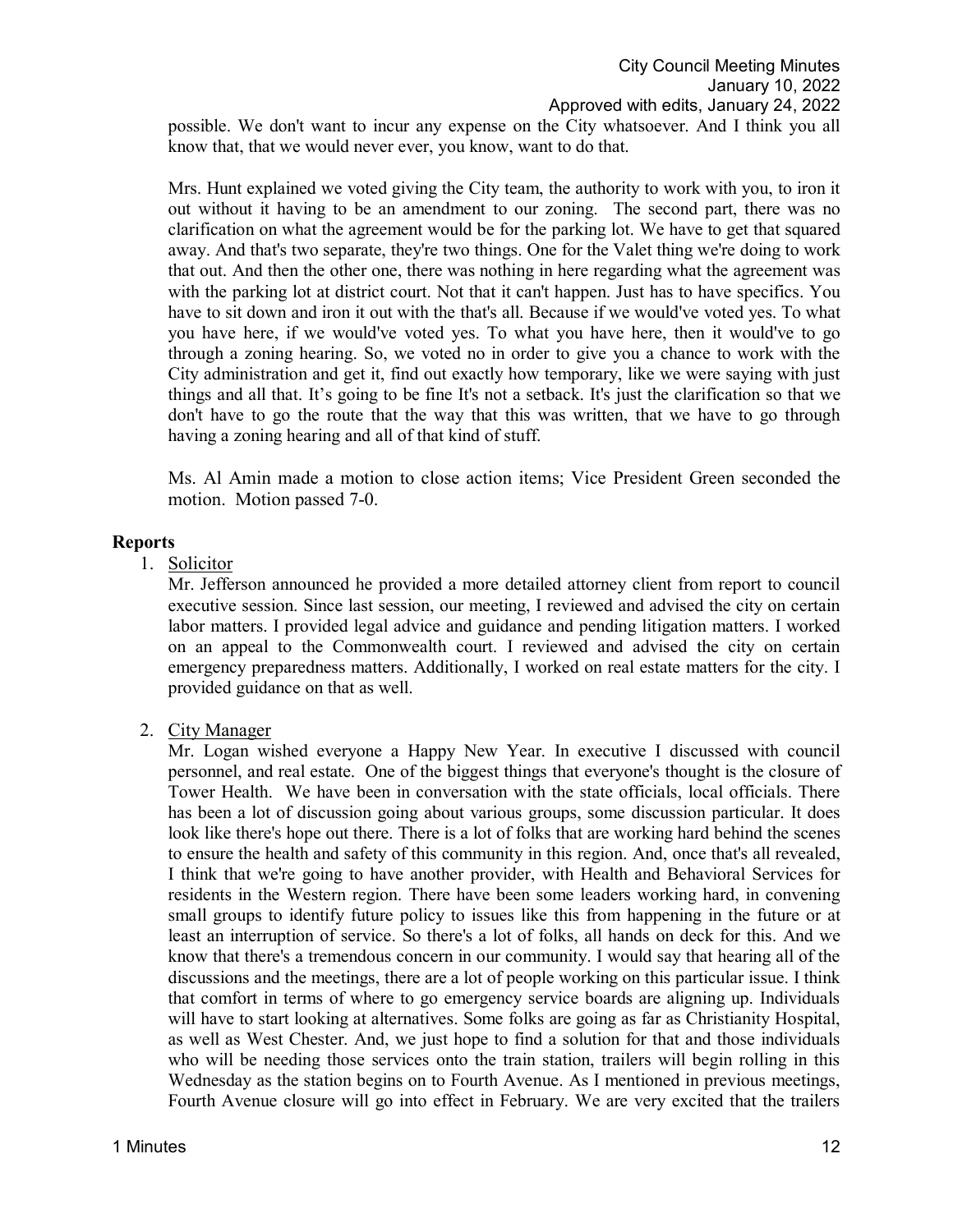will be coming on site. And that's a sign that we're making progress on the train station, Michael Baker and up the construction team will work closely with the city to provide quarterly updates on the train station process. As a matter of fact, Michael Baker representative has attended the meeting to provide counsel, update on what's going on with and project moving forward. Windham was also seeking to hire local contractors, carpenters, and other services over the next two and a half, three years. Those trailers will be out there for two and a half to three years. They want to offer opportunities for people in this community, to come and work on the train station project. As you know, this is one of many projects underway here in the City of Coatesville. We are very excited. The Second Century Alliance will be assisting the city in sharing information to local residents that live in that particular area, the Fourth Avenue area. And as I mentioned earlier, we'll be working in the spring. We are looking forward to the Rt 30 and Rt 82 realignment to be completed. We kind of hit some bad weather or cold weather, where MECO was unable to get out and complete. And there was also a, a minor issue with PennDOT, looking at curb lines and some inlets in that area. But moving forward, we're very excited that that's going to be completed in early spring on community update. I just want welcome once again Ajene Livingston, and even though James Bookman is not here, just say thank him for years' of service in the Parks and Recreation Commission.

#### 3. Assistant City Manager

Mr. Huston announced it has been a month since our last meeting on probably least favorite subject. And if you're not paying attention to the news, my report should not be a stranger to you. COVID has hard in Chester county. We continue in a high-status range here. In fact, we had over 6,000 positives in the last, uh, month since our meeting process. So, Chester county is running very high and, uh, you know, so what we'll do is let's simply say, take all precautions necessary. We have a 20% positivity rate based on tests that are being performed. So, as you can tell, when you came in the city, city council today, we all have masks. We meet here. The city has even among staff with masks on. So just in your own personal life, please take care. If you have not been vaccinated, the county has announced opening a couple new, additional places to go simply go to Chester County Health Department's website, and they will give you directions on where to go and how to get it done. Same for the testing methodologies going on. So, short sweet on that end of it. But, please make sure that you're covered from a vaccination standpoint or at least even getting a booster.

Public Works, as you can tell about this past week, winter has begun. Couple inches of snow can really make some fun going around town. Please be aware of some things we just posted on Facebook today. There's 24 hours snow warning on your sidewalks, salt, making sure that you're keeping your own property safe. We are doing our best with our two and a half guys to get out there ourselves. We ask that ours do the same thing. Public works staffing. We have two possible new hires. We have made offers to them. We're waiting for final clearances and paperwork on them. We will move back to full staff shortly and get them working. In the Codes Department, we've talked about this for a while. We also have offers out two positions as part-time codes officers. We hope to get them started soon to be out on the road in the city as well. As far as Codes, you heard James mention all the projects going on all projects that come into the city, come through that office downstairs. So, think about, I have a list of 22 separate projects from large and small that are being handled by downstairs and codes. Kudos to the Codes guys and ladies, there's lot work coming through the door right now, a lot of small projects like home repair all the way up to the entertainment support center. So, things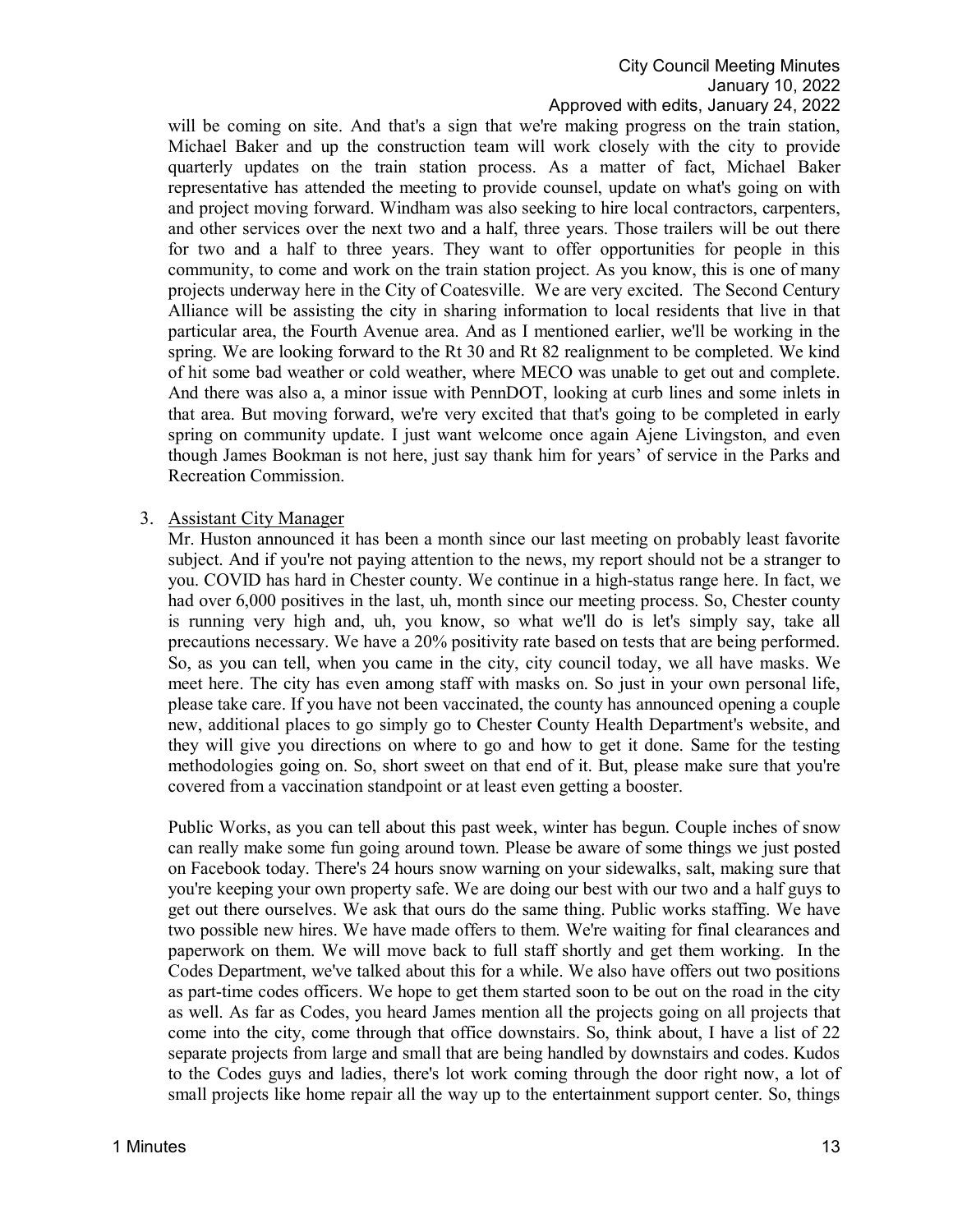are happening. Things are going on really well before just the future projects coming to the table. Soon as I look over at Susan, we saw the plans tonight for the community center that has to come to the land planning as well. So, lots of work to do for the department.

### 4. Police Department

Chief Laufer announced there is information in your packet, and I will provide a few highlights. president. The package is in your, just a few highlights. We had 1521 calls for service in December. That was up from 1372 in November, and also total calls handled by the department, including Walk ins and another various that outside the 911 Center, for December was 2128 up from 1839 for the month of November other highlights for the month of November. We had three Narcan saves. I had mentioned my previous report that we only had three. We had zero for November. We had three for December, which our total for the year of 30. And they're just Police only. We had one car seat provided and installed in December that brought our total for 2021 to 47 total car seats, your booster seats, that were provided and professionally installed by our certified car seat technicians. Also, I would like to recognize retired Sergeant Smith, Dan, our records clerk, and Sergeant Boyle, they have successfully transit transitioned us in our new reporting system over to NIS reporting, which is replacing the UCR reporting system to the Federal Government. We are one of the first departments in Chester county. Yes. So, a lot of hard work on their part to get that done. And it just simply means that we'll be reporting our detailed prime information to the federal government, much more so than what was provided in the UCR. Lot of hard on that. We have continued involvement in the DH task force on race and justice, which is now referred to ASPAC three. We have another meeting, next Wednesday, the 19th zoom meeting on that. We are excited to say that our youth panel planning, training and coordination is in fruition. We have our first panel meeting tomorrow night here in this room, where the panel will be hearing the first case, diversionary program justice. And so we're excited to finally have that in place through the district attorney's office, the first program for county Deb Ryan's office for our development of the YAP panel. And we're excited to have that finally happen tomorrow. This is not open to the public because there will be things discussed in there that, are specific to a criminal case. So therefore, it's not open. Some of you may have seen in Sunday's Daily Local, there was a nice front page, a color picture of three of our officers downstairs, providing in the picture, holding up hats and gloves, hats and gloves, that the officers went out to the school bus stops last week, during the cold snap and had an opportunity to give away hat gloves to kids at school bus stops, an opportunity to engage with them, discuss the importance of education, staying in school, doing well in school and what that means, you know, for their future, just what that means for them. So it was an opportunity to generate some positive contacts and have some positive conversations that daily local news picked up on from our web, from our Facebook page. They called and did a phone interview with me, provided some comment and we out to nice picture over front of the edit.

## **Citizens Hearings Non-Agenda Items Only (3 Minutes)**

#### Ajene Livingston

Mr. Livingston stated that he wanted to circle back and say that February  $12<sup>th</sup>$  will be the virtual book reading at 10 am. Also, in addition to the packet that you've received with the CYI presentation, there are two images here of the potential mural in the basketball court, for you to review after the meeting.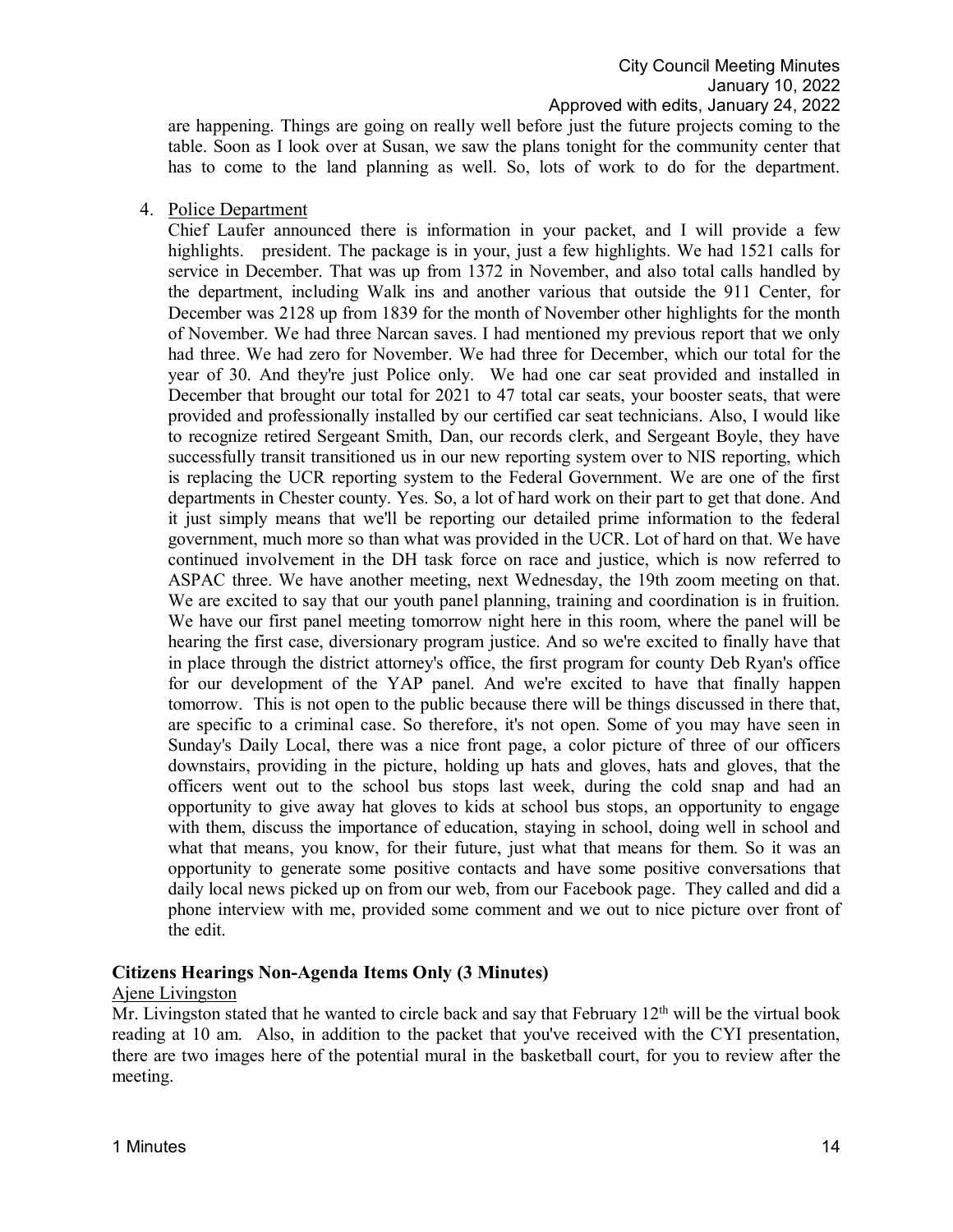Vice President Green made a motion to close citizens hearings on non-agenda items; Ms. Al Amin seconded the motion. Motion passed 7-0.

## **Special Events**

There were no special events at this time.

## **Council Comments**

Mr. Simpson stated he has a lot of questions that he's going to ask for our next meeting. If we can add on the discussion item referencing the fireworks display. It's late and I don't want to hold us here any longer. I'll ask discussion, which is a request right now. So, to discuss the fireworks, but I want to thank everybody for coming out happy new year.

Mr. Folks stated it's going to be a good year. The Eagles made it for the finals. Yes, everybody's happy. Yes. That's it. We're back on track.

Mrs. Hunt thanked everyone for attending the meeting and wished everyone a good night. Be extremely careful tomorrow, cause the temperatures are going down, please stay warm. As long as you can stay in, if you can. As always, I thank our staff for a job well done. I want to say again, I am looking forward to working with you. Chief, I'm not sure if you received the notice that one of your retired officers that passed away. Officer Cooper. He was truck driving and he was on a truck run, right? He was on a truck running in Nebraska, in Nebraska, unfortunately was found to deceased in the cab with his truck of natural causes. I'm working family to bring him home and I'll get the information. I want to keep that family in our prayers. Have a good night.

Ms. Allen thanked everyone for coming out. I am happy to be seated here and hope I;m doing a good job.

Ms. Al Amin thanked everyone for coming out. And, I look forward to my new tenure on council. My second term, I look forward to working with my colleagues and you know, I know I, I ask a lot of questions during account payables, but I just wanted to make, you know, I always want to make sure that the city checkbook is my checkbook, your checkbook, and I just want to make sure that we are spending money wisely and that we're great.

Vice President Green thanked everyone for coming out. Happy New Year to those that are viewing on YouTube. Just excited. Still. Can't wait for some of these things to start rolling here in the city. This one to share a little something. We had fireworks on the New Year's Eve and, I was on social media and a young lady put a post-up, that she was stricken with COVID and sick in the hospital for a whole month and she was so blessed. And so, the fireworks just kind of ignited her. She was so happy. She said she had just come home from the hospital and to see the fireworks just blessed her so much. It made her feel so good. She was so grateful because she felt as though that she was not going to be here. You know, she was very, very sick with Covid and she put that post up and she even had pictures where they took pictures from the window, you know, from watching and she put pictures of the fireworks and how they just encouraged her to celebrate, you know, where God had bought her from. That just really stuck with me when I've seen that. I, I think I've called and told you Linda how just really blessed me and, and, um, to be, you know, at the thinking that your prop, maybe at the end of your life, you know, because that's how sick she was with the Covid. And, she just talked about how showed the picture. So, I just wanted to share that. I'm just excited to serve my third term. Just excited because, you know, I see the city moving in the right direction. When Mr. Logan was talking